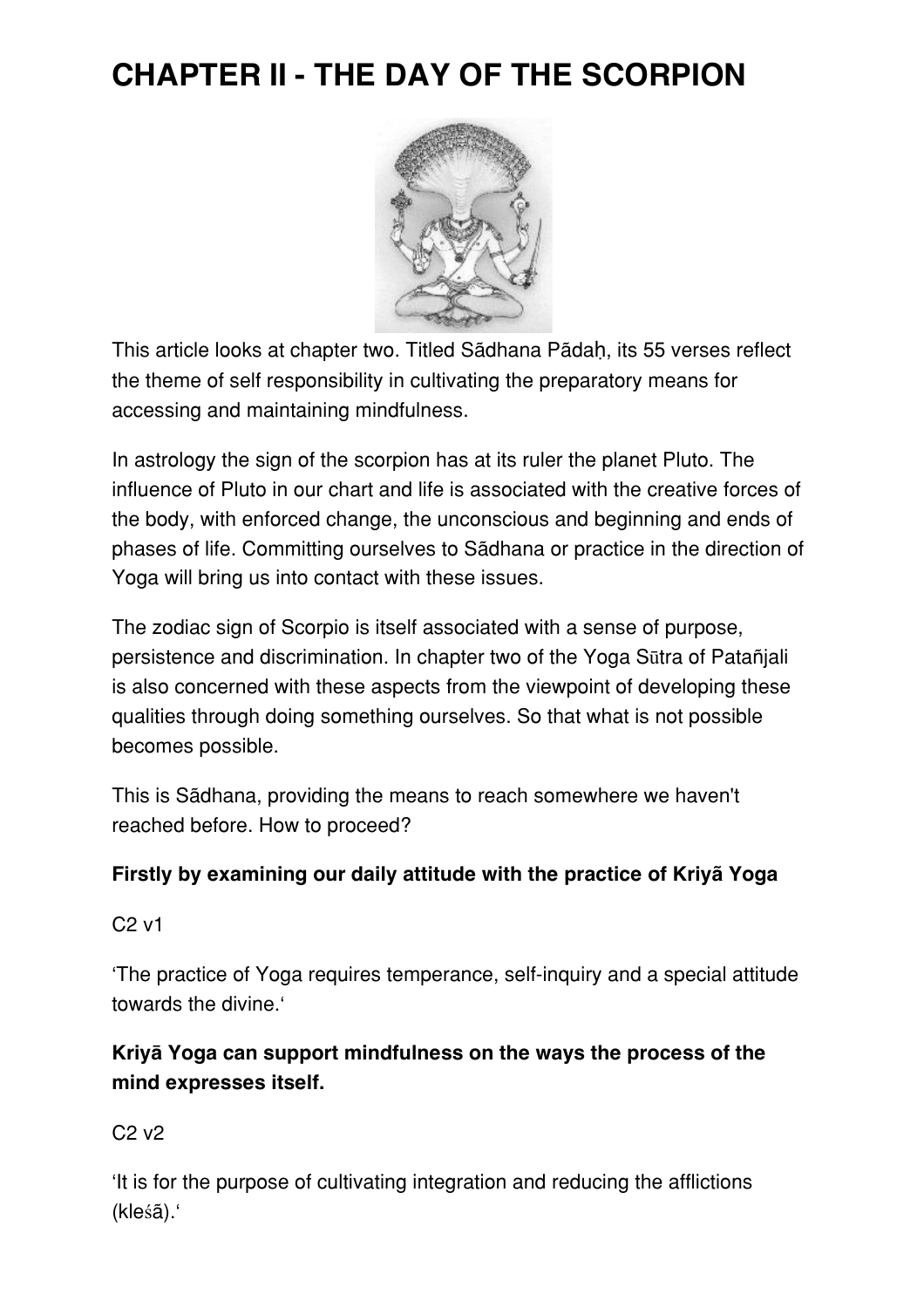

#### **What are the Kleśā?**

They are the basic emotional and mental responses which constantly affect the clarity of our actions. The Kleśã provide the dynamic framework for the relative self which is activated by the emanation from the absolute self within. It is the Kleśã activated by this emanation, which urge the organism to respond though it acts with apparent clarity and wisdom.

#### C2 v3

'The afflictions are illusion, egoity, attachment, aversion and survival.'

# **We experience the Kleśā within the finite self in terms of I know, I am, I want, I reject, I fear.**

Furthermore.

 $C<sub>2</sub>$  v4

'Illusion is the field for the others whether they are sleeping, weak, intermittent or aroused.'

## **Having described the Kleśā and the ways they can distort our view of reality Patañjali suggests a core means to harness their potential power.**

C2 v11

'Their activities are overcome by meditation.'

Through Dhyãna the energy of the Kleśã can be transformed firstly by becoming aware of the Kleśã process, our own process. Whether what emerges is beneficial or causes problems is dependent upon our being conscious of the motivational forces which impel us through the mind and emotions.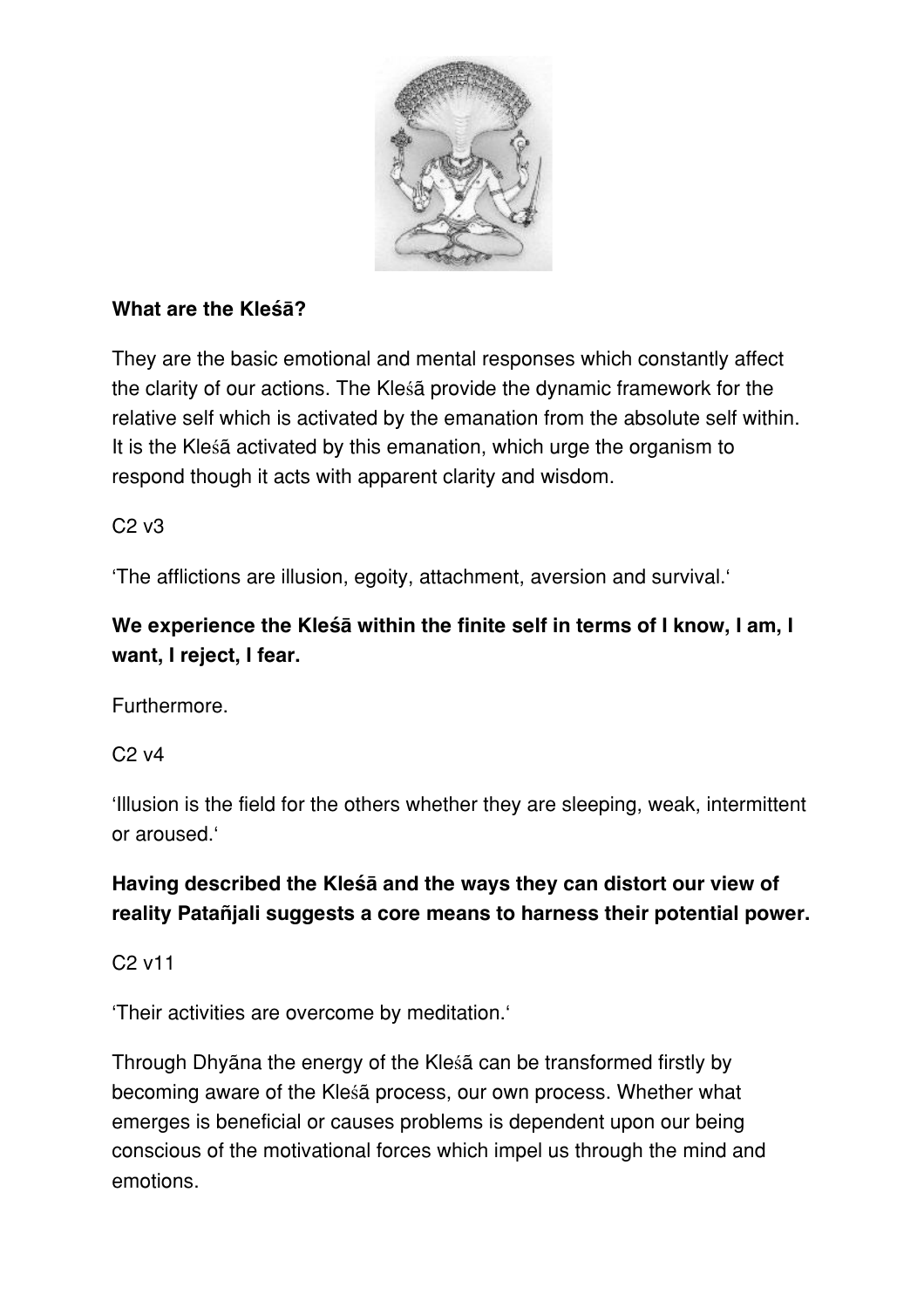

The power of the ways they can affect us within our daily life can have adverse effects. As such the Kleśã are the seeds from which Duhkha or a feeling of restriction in the mind and emotions manifests. Duhkha is the feeling which arises when the absolute self is surrounded by something undesirable within the finite self.

Yoga is an investigation of Duḥkha and its effect within our life and relationships.

#### **However Patañjali reminds us.**

#### C2 v15

'Indeed for the discriminating person all is suffering, due to the suffering from change, craving and tendencies and the opposition in the activities of the forces of nature.'

#### **So where do we start?**

Here Patañjali proposes four steps for our Sãdhana. One can parallel these to Four Noble Truths of Buddhism or the Four Therapeutic steps of Āyurveda.

# The first step is to become sensitive to the symptom which is experienced as Duḥkha.

C2 v16

'The suffering yet to come must be overcome.'

The second step is to realise that this symptom has a cause which is Avidyã or an illusion around what is real.

C2 v24

'Its cause is illusion.'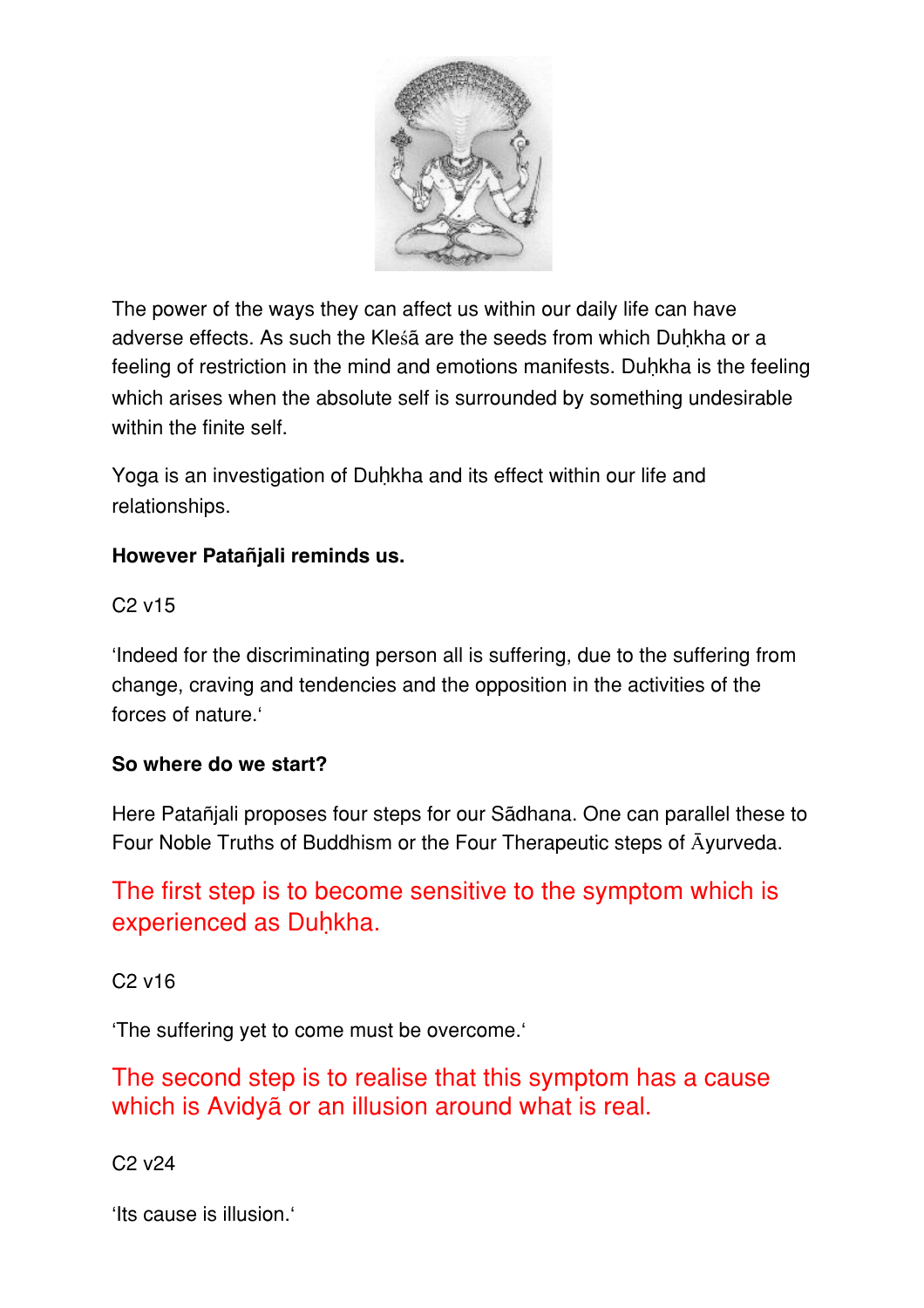

The third step is to appreciate that a solution is possible, Kaivalya or freedom from the effects of our past.

#### C2 v25

'The absence of that is the giving up of the illusion; that giving up is the Seer in its purity.'

The fourth step is the refinement of clarity as the means towards the solution.

#### C2 v26

'Unwavering discriminative awareness is the means for freedom from illusion.'

#### **What tools can we use in this process?**

#### C2 v28

'Following the limbs of Yoga the impurities diminish and Understanding illuminates up to discriminative awareness.'

#### **What are the eight aspects of Aṣṭāṅga Yoga?**

#### C2 v29

'Personal restraints, Social observances, Meditational posture, Breath Extension, Not overindulging the senses, Concentration, Meditation and Integration are the eight limbs.'

Aṣṭãṅga Yoga involves a deep enquiry into the relationships we have with ourselves, our social interactions, our body, breath, senses and our mental patterns.